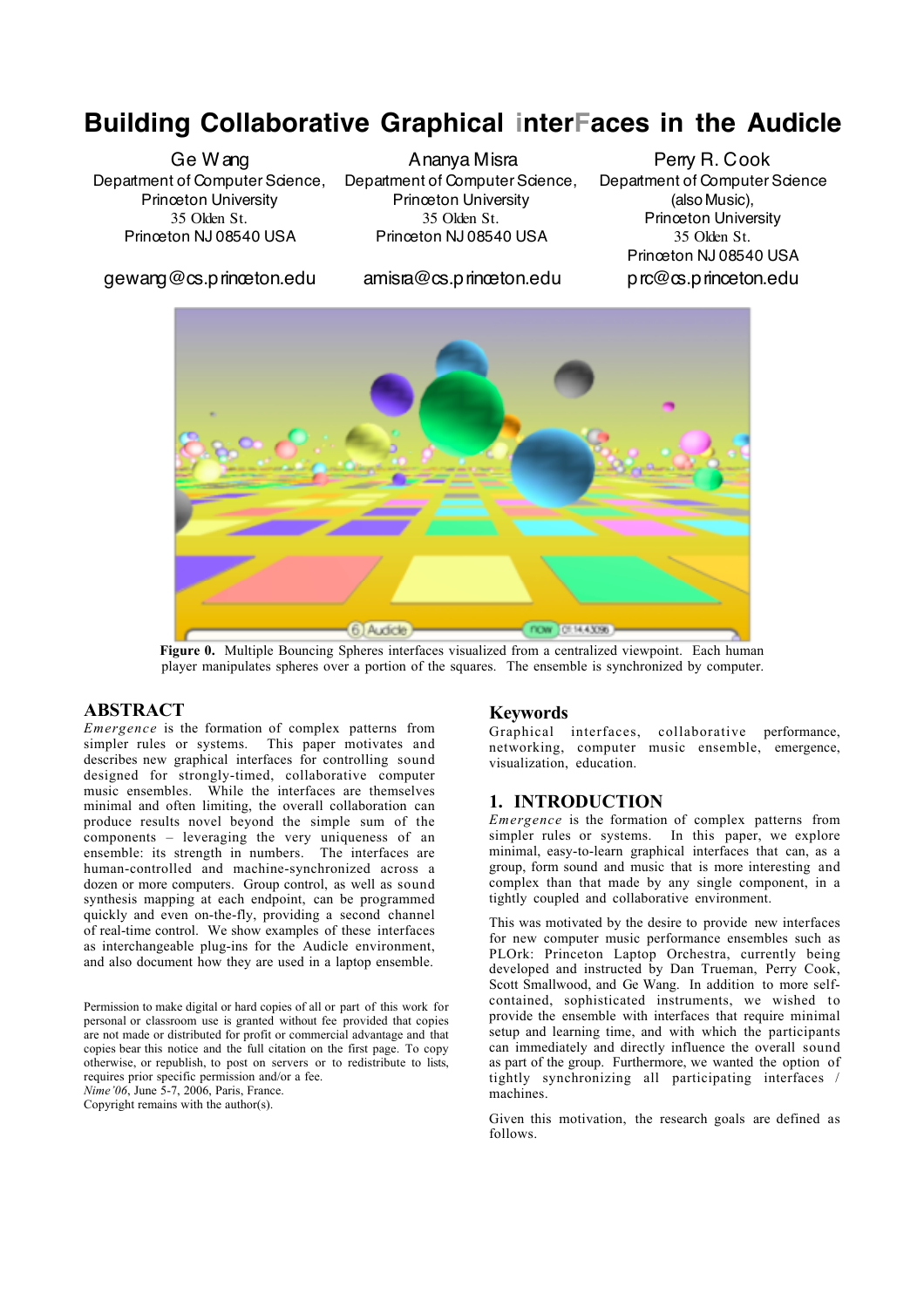The interfaces should be:

• simple enough to pick up and use, yet complex enough to generate interesting music/sound as a group

• amenable to collaboration in a tightly-timed setting; for example, a server should be able to synchronize all interfaces with desired musical timing; collaboration is the unifying aspect of all the interfaces we present.

- as direct and as immediate as possible
- as precise as possible, even at the cost of resolution
- $\bullet$  easily programmable (i.e. mapped sound/graphics)

To implement the interfaces, we used the Audicle programming environment [6,7] as the platform, leveraging its existing framework for blending highperformance graphics with precise real-time audio. Extending the Audicle API (in  $\tilde{C}$ ++), we were able to add and experiment with new graphical interfaces as new faces of the Audicle. We also added a mechanism for accessing and controlling the interfaces directly using ChucK [5], the language for which Audicle was built. In this way, we can write ChucK code to control sound synthesis using data from the graphical interfaces, decoupling the interface from the sound synthesis. Furthermore, ChucK makes it possible to change sound synthesis and interface mapping on-the-fly.



Figure 1. A collaborative interface network model.

The interfaces are synchronized over a wireless localarea network (Figure 1), using Open Sound Control [9]. One or more *mothership* host runs any application that broadcasts messages and synchronization messages to each of the end points. Our current mothership programs are written in ChucK.

#### 1. RELATED WORK

The various graphical interfaces developed in this ongoing investigation derived mainly from three areas: audio/visual interfaces (Figure 2), such as the Painterly Interfaces created by Golan Levin [3] and musical video games created by Toshio Iwai [2,10]; GUI-based frameworks such as the MIDIGrid [1] and ixi software [4]; mainstream puzzle games, such as Chu-chu rocket, Lemmings, and Domino Rally [11,12,13].



Figure 2. Audiovisual interfaces.

All of these works have significantly influenced and inspired interfaces in this paper – directly (such as in the case of the MIDIGrid) or aesthestically. The contribution of our work is placing interfaces similar to these within a tightly-timed synchronization framework, and finding paradigms to leverage this new collaborative aspect.



Figure 3. Puzzle games.

#### 1. INTERFACES

Some example interfaces designed for single-server multiple-client setups are described below. As shown in Figure 1, humans assert musical control at each client, while the server centrally synchronizes all the clients.

#### 1.1 Color Squares

In this interface (Figure 4), each client has an  $N \times M$  grid and a finite color palette. Every color can be mapped to a separate event or to silence, with a potentially different mapping for each client. The user at every client machine selects a color using the mouse or the keys 1-9 and a-z (0 and es are reserved for the silent color), and applies it to any number of squares on the grid.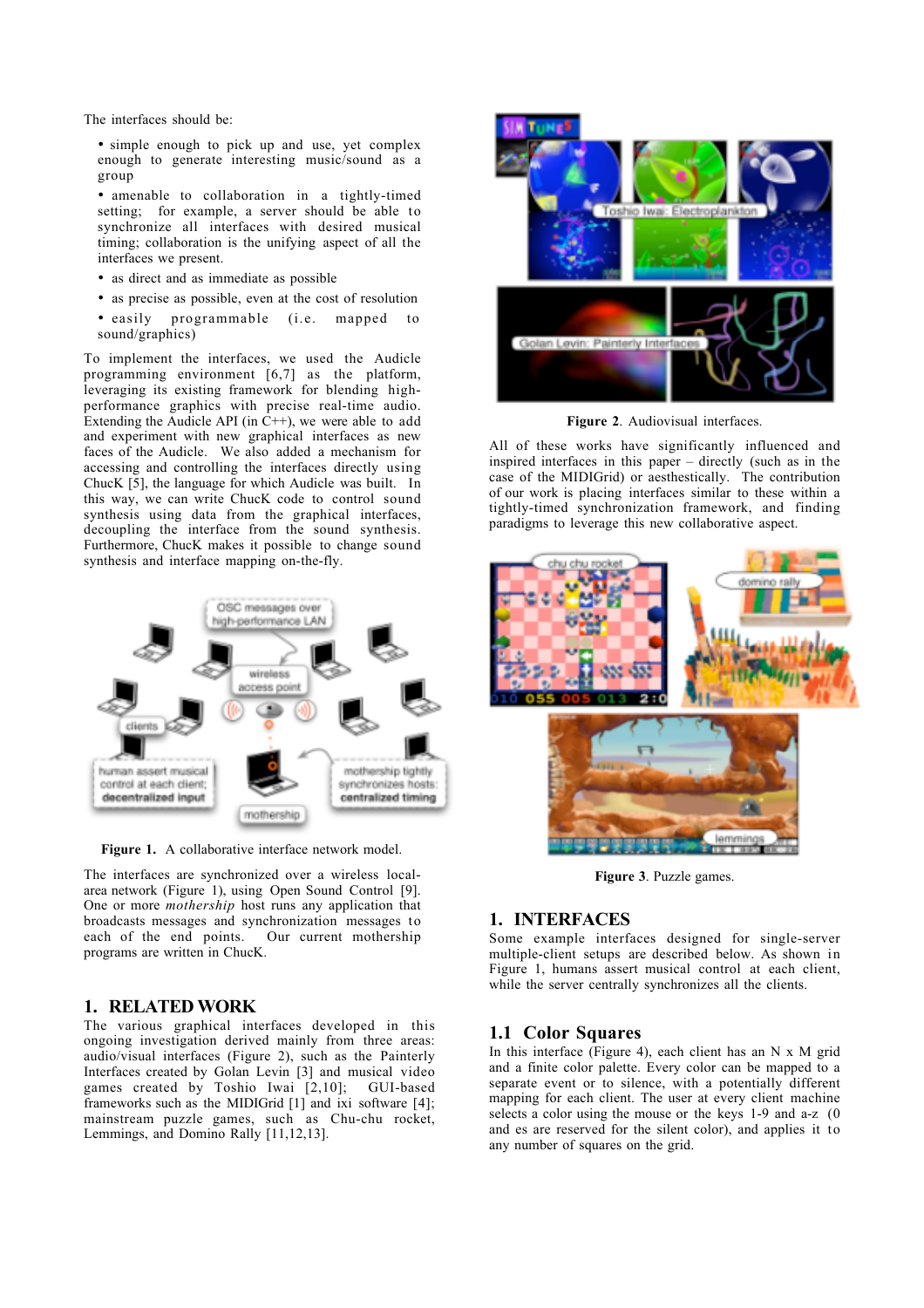

Figure 4. Color Squares

The server program moves through the grid in any desired manner, including sequential, random, or in any other fashion, in any timing pattern as specified in code in the server ChucK program. The client is aware of when a particular grid element is activated and what color was last placed on it, and can respond to this information in any programmatic manner, such as by playing a sound associated with the color of the currently activated grid element. Sample ChucK code for the server and client sides are presented here.

## 1.1 Spheres

Spheres (Figure 0) is a three-dimensional interface extending the color squares metaphor. It consists of spheres that bounce from a height, with or without energy loss, and colored square covering the "ground". Each time a sphere hits the ground, it can trigger an event based on the color and mapping of the square it touches. Multiple views of the space allow the user to control where a sphere bounces as well as its starting height. The bouncing location (or square) controls which event the sphere triggers, while the height translates to how often it bounces and thus how often the triggered event is repeated.

## 1.1 Mouse Mania

The Mouse Mania interface draws from the Chu Chu Rocket game described earlier. Each client or host has a virtual entity or "mouse" and a grid that acts as a map for the mouse to follow. Each grid element can have a user specified color and shape. As in the Color Squares interface, the color of a grid element can be mapped to an event that is triggered when a mouse reaches it. In addition, the grid element's shape can control the subsequent movement of the mouse, including its direction, speed, or special dance moves possibly associated with repetition of the related musical event. A mouse need not be confined to a single host; another option is for the server to own many mice that run from host to host, changing the spatial dynamics of the piece.

# 1.1 Dominotes

This interface uses the visual metaphor of dominoes to control events being triggered in rapid succession. Each user constructs domino rallies and connects sub-rallies to a central launching station when they are ready to be played. The launching station, at the discretion of the server, pushes all adjacent or connected dominoes, triggering a chain reaction. Each domino toppling, as well as special items such as rockets in the dominoes' path, can be mapped to any parameters or events at the discretion of the client. Toppled dominoes can be made upright automatically or manually by the users' selecting any subset of their dominoes. Forks in a domino rally allow each client's musical sequence to follow multiple paths in parallel.

## 1.1 SaladTossers

This interface is based on the idea of musical "recipes" and consists of salad ingredients, dressing, and a mixing bowl for each client. Ingredients can map to musical events as specified by the client. The user creates a salad by inserting desired quantities of each ingredient into the mixing bowl and tossing it. The tossing causes events to be triggered repeatedly; events associated with ingredients that make up a larger portion of the salad are triggered more often and thus have greater density in the resulting sound. As more ingredients are added to the salad, events are triggered more often. Further, a variety of dressings are available for adding to the mix, each dressing being associated with a different filter or sound processing effect. Finally, there is a "consume" option which gradually empties out the contents of the bowl and thus reduces the overall event density until there is silence. This interface is expected to be especially useful for creating textures where one may prefer to closely control the density of events rather than specifying the exact times at which events are triggered.

# 1.1 More

The above are some examples of simple interfaces that can produce complex music over a network of collaborators. It is possible to program more such graphical interfaces using the open-source Audicle framework. In addition, the mapping suggestions and time-based behavior described above are optional for each graphical interface and can be easily modified by changing the ChucK code on the client and server sides. Thus, these interfaces are flexible on the visual and auditory levels as well as in the interactions between the two.

## 1. CASE STUDIES

The Color Squares interface was used in the debut concert of PLOrk: Princeton Laptop Orchestra in a piece called "Non-Specific Gamelan Taiko Fusion Band". The setup involved one conductor, one mothership laptop, one inkjet printer (from which scores were printed during the performance), and 15 laptop stations, each equipped with powered hemispherical speakers and running Color Squares. The stations were divided into four groups, each with a different sound synthesis mapping.